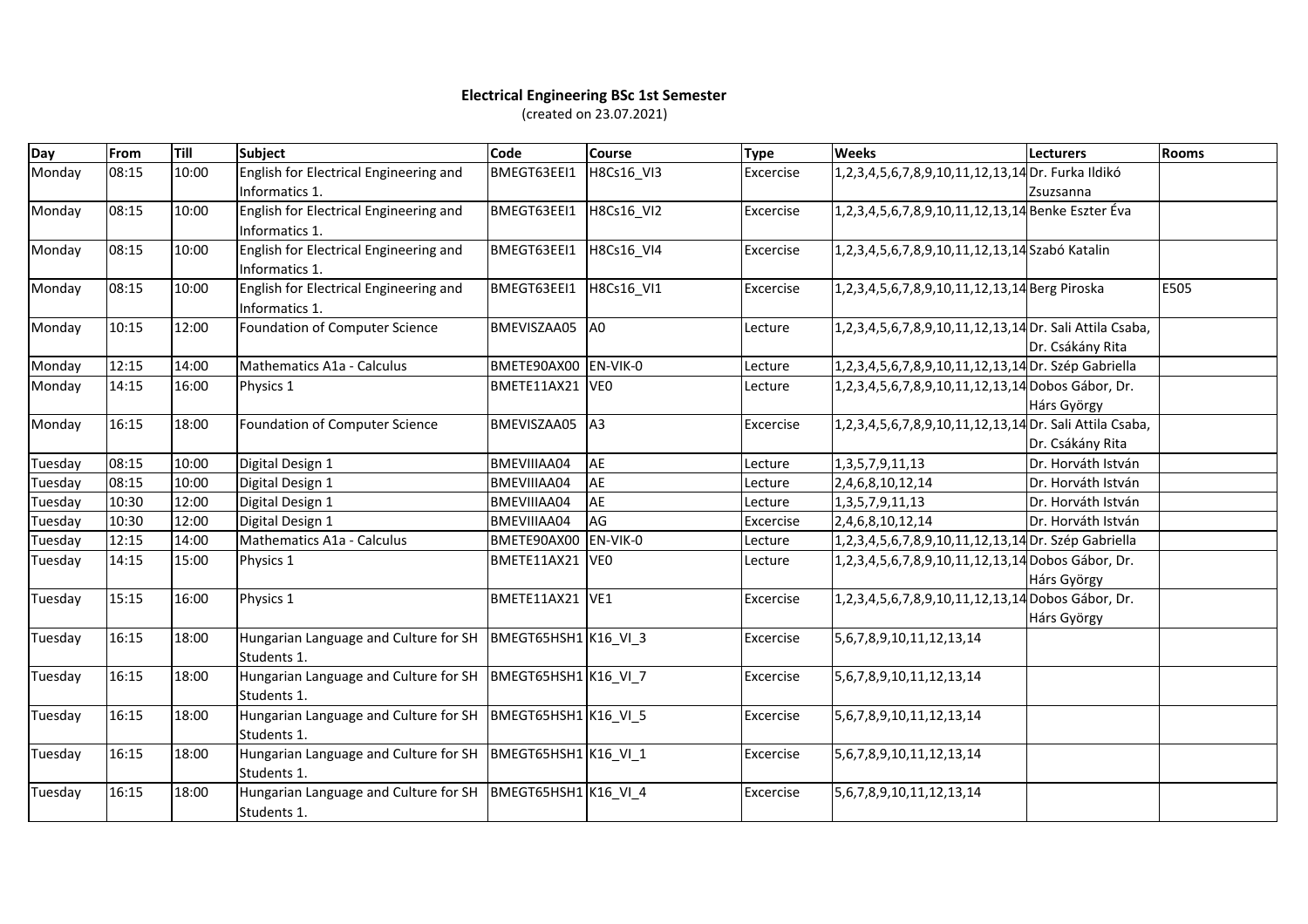| Tuesday         | 16:15 | 18:00 | Hungarian Language and Culture for SH   BMEGT65HSH1 K16 VI 2<br>Students 1.   |                        |                               | Excercise  | 5, 6, 7, 8, 9, 10, 11, 12, 13, 14                       |                                    |               |
|-----------------|-------|-------|-------------------------------------------------------------------------------|------------------------|-------------------------------|------------|---------------------------------------------------------|------------------------------------|---------------|
| Tuesday         | 16:15 | 18:00 | Hungarian Language and Culture for SH  BMEGT65HSH1 K16_VI_6<br>Students 1.    |                        |                               | Excercise  | 5, 6, 7, 8, 9, 10, 11, 12, 13, 14                       |                                    |               |
| Tuesday         | 16:15 | 18:00 | Hungarian Language and Culture for SH   BMEGT65HSH1 K16_VI_9<br>Students 1.   |                        |                               | Excercise  | 5,6,7,8,9,10,11,12,13,14                                |                                    |               |
| Tuesday         | 16:15 | 18:00 | Hungarian Language and Culture for SH   BMEGT65HSH1   K16_VI_8<br>Students 1. |                        |                               | Excercise  | 5, 6, 7, 8, 9, 10, 11, 12, 13, 14                       |                                    |               |
| Tuesday         | 18:15 | 20:00 | Midterm Test                                                                  |                        | BMEVIDHZH00 VIMI BSc 1. félév | Lecture    | 1, 2, 3, 4, 5, 6, 7, 8, 9, 10, 11, 12, 13, 14           |                                    |               |
| Wednesday 08:15 |       | 10:00 | Basics of Programming 1                                                       | BMEVIEEAA00 AE         |                               | Lecture    | 1,2,3,4,5,6,7,8,9,10,11,12,13,14 Dr. Horváth Gábor,     | Dr. Németh Márton,<br>Kohári Zsolt |               |
| Wednesday 08:15 |       | 10:00 | Basics of Programming 1                                                       | <b>BMEVIHIAA01</b>     | EA                            | Lecture    | 1,2,3,4,5,6,7,8,9,10,11,12,13,14 Dr. Horváth Gábor,     | Kohári Zsolt                       |               |
| Wednesday 10:15 |       | 12:00 | Mathematics A1a - Calculus                                                    | BMETE90AX00 EN-VIK-1   |                               | Excercise  | 1,2,3,4,5,6,7,8,9,10,11,12,13,14 Dr. Szép Gabriella     |                                    |               |
| Wednesday 12:15 |       | 14:00 | Foundation of Computer Science                                                | BMEVISZAA05 A1         |                               | Excercise  | 1,2,3,4,5,6,7,8,9,10,11,12,13,14 Dr. Sali Attila Csaba, | Dr. Csákány Rita                   |               |
| Wednesday 14:15 |       | 16:00 | Foundation of Computer Science                                                | <b>BMEVISZAA05</b>     | A2                            | Excercise  | 1,2,3,4,5,6,7,8,9,10,11,12,13,14 Dr. Sali Attila Csaba, | Dr. Csákány Rita                   |               |
| Wednesday 18:15 |       | 20:00 | Midterm Test                                                                  |                        | BMEVIDHZH00 VIVI BSc 1. félév | Lecture    | 1, 2, 3, 4, 5, 6, 7, 8, 9, 10, 11, 12, 13, 14           |                                    |               |
| Thursday        | 08:15 | 10:00 | Midterm Test                                                                  |                        | BMEVIDHZH00 VIMI BSc 1. félév | Lecture    | 1, 2, 3, 4, 5, 6, 7, 8, 9, 10, 11, 12, 13, 14           |                                    |               |
| Thursday        | 10:15 | 12:00 | <b>Basics of Programming 1</b>                                                | BMEVIEEAA00 AL         |                               | Laboratory | 1,2,3,4,5,6,7,8,9,10,11,12,13,14 Dr. Horváth Gábor,     | Dr. Németh Márton,<br>Kohári Zsolt | R4D, R4L, R4K |
| Thursday        | 12:15 | 14:00 | Basics of Programming 1                                                       | BMEVIHIAA01 LA         |                               | Laboratory | 1,2,3,4,5,6,7,8,9,10,11,12,13,14 Dr. Horváth Gábor,     | Kohári Zsolt                       | R4D, R4L, R4K |
| Thursday        | 12:15 | 16:00 | Digital Design 1                                                              | BMEVIIIAA04            | <b>AL</b>                     | Laboratory | 1,2,3,4,5,6,7,8,9,10,11,12,13,14 Dr. Horváth István     |                                    |               |
| Thursday        | 16:15 | 18:00 | English for Electrical Engineering and<br>Informatics 1.                      | BMEGT63EEI1            | H8Cs16_VI1                    | Excercise  | 1,2,3,4,5,6,7,8,9,10,11,12,13,14 Berg Piroska           |                                    |               |
| Thursday        | 16:15 | 18:00 | English for Electrical Engineering and<br>Informatics 1.                      | BMEGT63EEI1            | H8Cs16_VI2                    | Excercise  | 1,2,3,4,5,6,7,8,9,10,11,12,13,14 Benke Eszter Éva       |                                    |               |
| Thursday        | 16:15 | 18:00 | English for Electrical Engineering and<br>Informatics 1.                      | BMEGT63EEI1 H8Cs16 VI4 |                               | Excercise  | 1,2,3,4,5,6,7,8,9,10,11,12,13,14 Szabó Katalin          |                                    |               |
| Thursday        | 16:15 | 18:00 | English for Electrical Engineering and<br>Informatics 1.                      | BMEGT63EEI1 H8Cs16 VI3 |                               | Excercise  | 1,2,3,4,5,6,7,8,9,10,11,12,13,14 Dr. Furka Ildikó       | Zsuzsanna                          |               |
| Friday          | 08:15 | 10:00 | Midterm Test                                                                  |                        | BMEVIDHZH00 VIVI BSc 1. félév | Lecture    | 1, 2, 3, 4, 5, 6, 7, 8, 9, 10, 11, 12, 13, 14           |                                    |               |